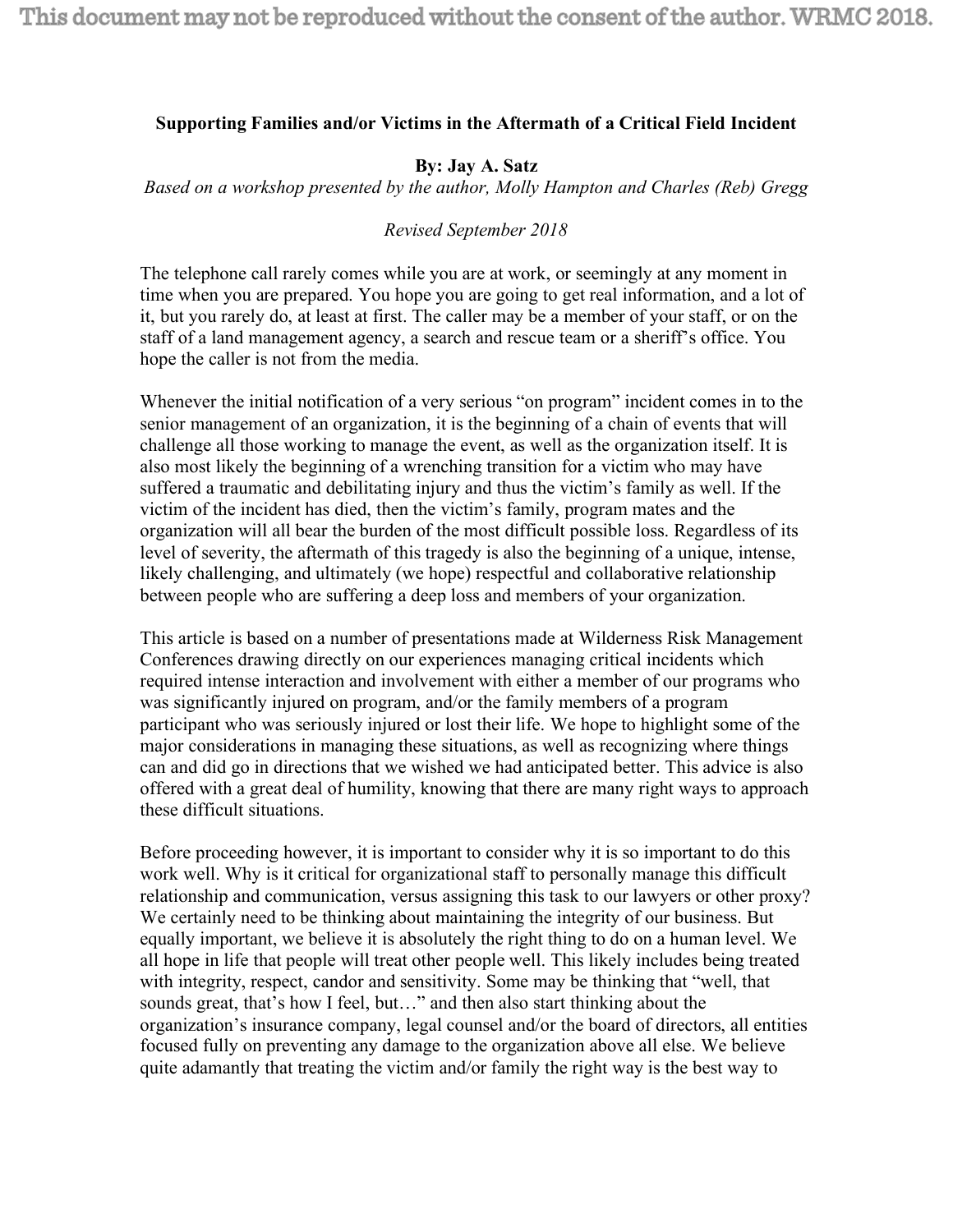both protect the organization and to be true to the missions that our organizations espouse.

*Note: for a very long time in doing this work, we have made the very well intentioned assumption that the best way to gauge how to treat our fellow humans is to follow the "golden rule – treat others as you yourself would want to be treated." As we work harder to develop our ability to work within the parameters of Diversity, Equity and Inclusion (DEI) and as – hopefully - our personal/organizational cultural sensitivity quotient expands, we recognize that this very well intentioned sentiment may be more "self" centered" than "other centered". Thus, figuring out how people want to be treated is more important than we assuming how they would want to be treated based on our own experience, philosophy, and station in life.*

Although this article started with a phone call coming from the field with bad news, that moment is not where this work begins. To assure that in the aftermath of a critical field incident, that both the organization's mission and integrity will survive, and that you will have provided the most professional, humane and sensitive support possible to people touched by tragedy, have a plan already in place.

In developing the plan, consider the guiding principles that are at the foundation of your organization's culture and operational ethics. We hope that some of these key pieces of organizational philosophy at the heart of your response plans to critical incidents would include:

- Determine how the victim and/or victim's family members want and expect to be treated in these extraordinary circumstances, and do so in such a way that reflects you organization's values.
- Be truthful, and don't surmise if all the facts are not yet available.
- Define your organization's relationship to all participants and their families as a partnership well before any incident may occur through your organization's marketing and enrollment process. After an incident transforms that relationship, regardless of the difficulties that may occur, do not treat the situation as an "us vs. them" situation. Although the impacts are very different, everyone is bound together through the incident and its aftermath.
- As important as your relationship with the victim and/or family will become, do not forget the organization's equal obligation to other staff and participants, both the ones involved in the specific incident, and all others being served by the organization who may be far removed from the incident.
- Make sure that your organization's plan for critical incident management and your implementation of the plan have pre-incident "buy-in" from all relevant constituents. This includes your insurance company, board of directors, both senior and field staff, and legal counsel. All will be partners in the management and resolution of the incident.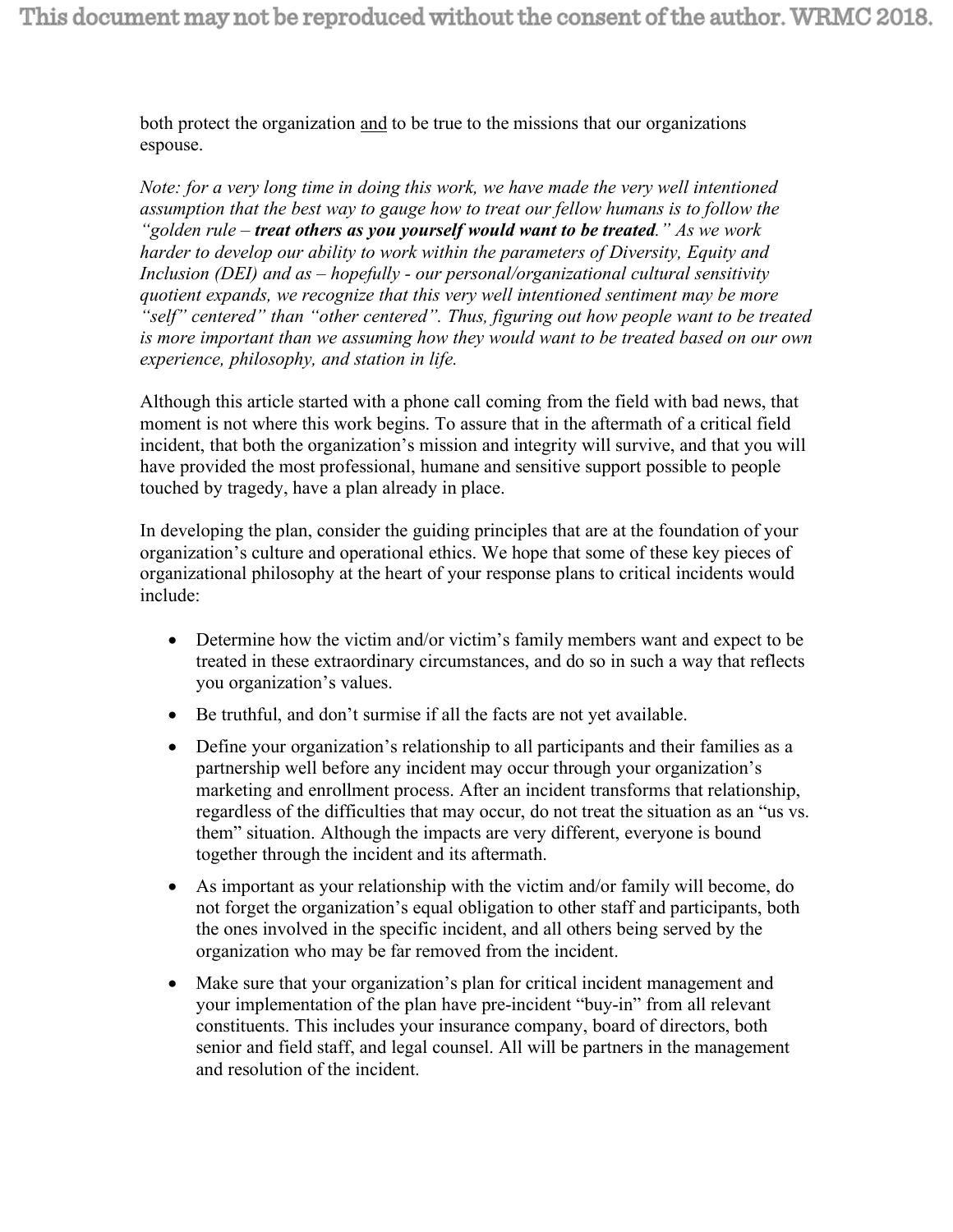- Regardless of the size and scope of your organization, you don't have to do it "by" yourselves". Consider the use of outside professionals as necessary and appropriate, including search and rescue, land management agency professionals, counselors, clergy, victim advocates and industry experts to serve as incident reviewers.
- While it may not be appropriate in all situations, be prepared to share internal and external incident reviews with the victim and/or family. If it is determined not to share documentation, the family will likely presume that these documents exist, and you should be prepared to articulate why they are not being shared.
- Consider in advance the possibility that your organization may be at fault in the loss incurred on your program. What will be the status of the field staff involved? How will this change the strategy you will employ in managing your relationship with the victim and/or family?
- Consider the possibility of offering financial assistance to the family, particularly (but not limited to) funeral expenses. Your organization will likely be in far better financial shape to absorb the sudden and unplanned expenditure of potentially many thousands of dollars than many of the participants your organization serves. Providing such support rarely indicates a legal assumption of guilt or responsibility.
- Regardless of where fault may ultimately lay, consider alternatives to law suits, including mediation or arbitration.

No set of guiding principles will provide a road map for every situation, but by setting the ethical foundation of your organization's response to critical incidents well in advance you will have a far easier time improvising if that is what is required. But always be aware that whatever you may wish to do, or whatever seems to be the best organizational solution for a particular issue brought up by the situation, may collide with the perspective, wishes or needs of the victim and/or family. It may also collide with other partners such as your organization's insurance company. This overlap is in effect the area for all parties to maneuver within and as a result no particular direction or solutions should be assumed. What your pre-planning will do is to prepare you for living in the situation, which is quite different from being in charge of the direction things will take.

Once the guiding principles are set, actually building the plan is pretty straight forward, not very different from other action or emergency response plans your organization undoubtedly has produced for crisis management. Things to consider in the planning and implementation of a critical incident response include:

• Assure that your constituents and professional associates are on the "same page" (in case they are not). Provide opportunities to get your legal counsel, insurance company account managers, members of your board and others into the field and/or to conferences like WRMC, AEE or AORE. Once these people have confidence in the quality of your organization's training, risk management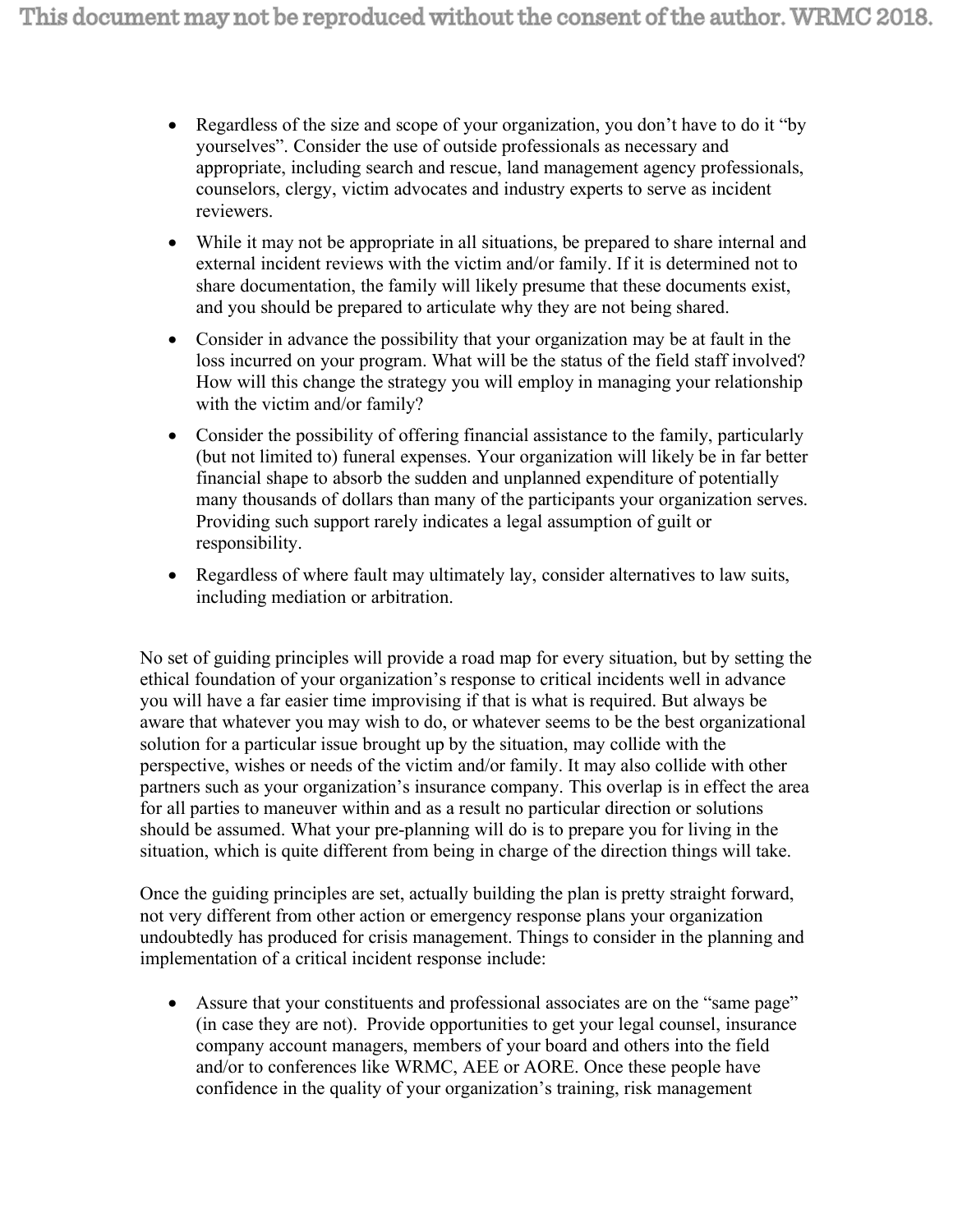practices, and the competency of your field staff they will be in a much better position to understand the approach you wish to take when dealing with victims and/or families after a critical incident.

- Have a written plan, not just a concept. It should outline staff roles (including staff who *should not* be involved in the management of the incident to assure that the rest of the organization can still function), thresholds of internal and external communication and details for media management. How are difficult phone calls made? When is it better to travel to communicate tragic news in person? Who else should be present? Now that you have a plan, be prepared to deviate, innovate and if necessary, throw pieces of it out if it doesn't meet the need of a situation that, despite the best efforts and talents applied to its development, was not anticipated.
- Designate a primary contact for the victim and/or family.
	- o Consider this person's position in the organizational hierarchy, gender, age and any other element that would add to connectivity and the comfort of the family, and how the designate will help the family perceive the credibility and intentions of the organization.
	- o Sometimes this naturally seems to be the executive director and often works well that way. And sometimes for whatever reason the executive director is not the right personality or (some other) match for the needs of the family (regardless of the role played, the ED should certainly be involved early and up front to clearly send the signal that the organization takes the situation very seriously and classifies it as the highest of organizational priorities).
	- $\circ$  If the primary contact is not the Executive Director, proactively determine what kind of authority and decision making ability the designate will be empowered with. Examples of "in the moment decisions" that need to be made may include committing organizational funds or human resources, or making a decision about what should or should not be confidential. Receiving requests from grieving family members that always have to be vetted with someone else rarely allows for a trusting bond to fully develop. Remember that with all the responsibilities this representative of your organization will have, one of the biggest is to earn (*and deserve*) the trust of human beings coping with a tremendous loss.
- Make sure someone else on staff is assigned to meet the needs of the primary family/victim contact as well as others managing the situation. Whether it is getting her coffee or making sure her dog is taken for a walk regularly or the house taken care of when she doesn't go home for long stretches, the primary is working very difficult hours under very intense pressure and is putting both the needs of the family members she is working with and the needs of the organization above her own. Checking in on her emotional well-being is equally important.
- It is critical to TRAIN to the plan. Whether it is making a difficult phone call, talking to the media, or debriefing the staff involved in the actual incident, we all need to go through scenarios and train repeatedly if we expect to perform to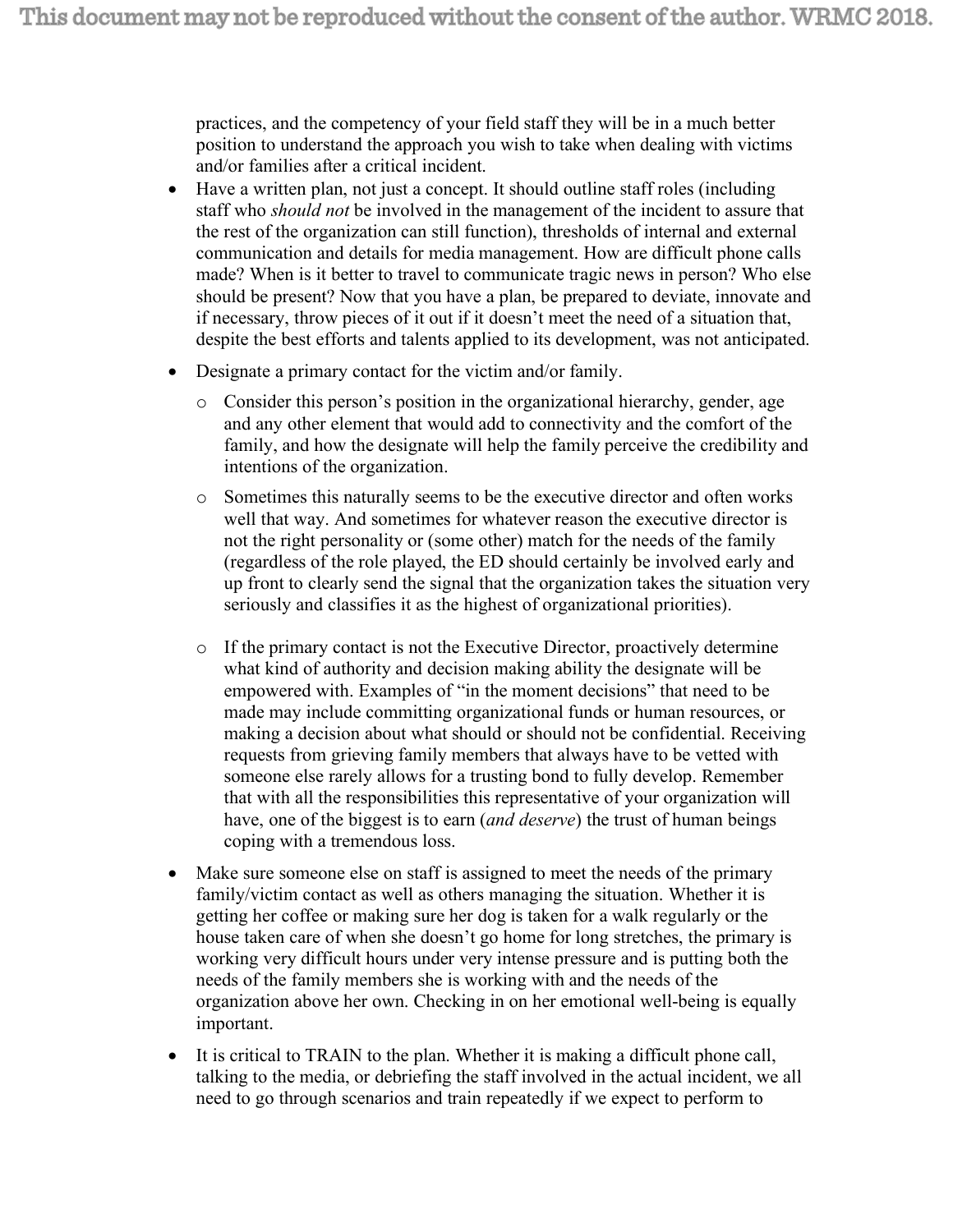standard. This is not the type of situation to "wing it" based on confidence that everyone involved will rise to the occasion.

- Learn as much as you can about the victim and the family so you can better meet their needs. Do they have clergy or other trusted advisors that can be involved in both their support and communication with your organization? In some cases the family may prefer that you speak to a person in that support role who they designate rather than speaking directly to the family.
- Be prepared for anger, frustration, blame, hysteria and any other emotion you can imagine. Think about how you can sincerely respond and have someone available to you for debriefing after being on the receiving end of such strong and sometimes negative energy. It is easy to think "remember, don't take it personally" but if you have not seriously considered how you would respond to an aggrieved parent yelling at you from three inches away that you/your organization killed his daughter, you are not yet ready for your role.
- As a senior management team, give careful consideration to key items such as whether you would recommend/facilitate a trip by the family to the incident site (is the incident on-going or closed?), bring the family in contact with the staff and members of the program/course the incident occurred on or who (in the case of a death) should go to the funeral – *if invited*. Also consider how you will respond to requests to see incident reports and other documentation or even a request to be part of the investigative process.
- Define your organization's documentation and communication protocols for both managing the incident, and then for the investigation and resolution of any and all issues attached to the incident. Key players may have different documentation responsibilities, and your organization's legal counsel may wish to define the "who, what and when" for this documentation, including whether (and how often) notes should be edited for clarity, relevance, accuracy and brevity.
- Plan for the long haul. Regardless of the size and resources of the organization, resolving some of the situations that arise from a critical incident can take time and however long it takes, will be an emotionally and physically wearing experience for those involved. And there are other programs/courses likely in the field and others prepping for the field, bills to pay, marketing and recruiting activities that need to continue, and all the other things that need to be done to keep a successful organization running.

One of the biggest challenges to utilizing this advice on how to prepare, regardless of the fact that it is all based on experience, is that every incident will bring unique features with it, and the people connected to each situation come from such extraordinarily diverse backgrounds, experiences and approaches to life. It can be very difficult to intuit how someone we do not either know or even know where they come from will act, and we need to be very humble about even thinking we can imagine how they might feel.

Some circumstances that can charge an already difficult situation occur when the person seriously injured or deceased is a child, or if family members had disagreed with the